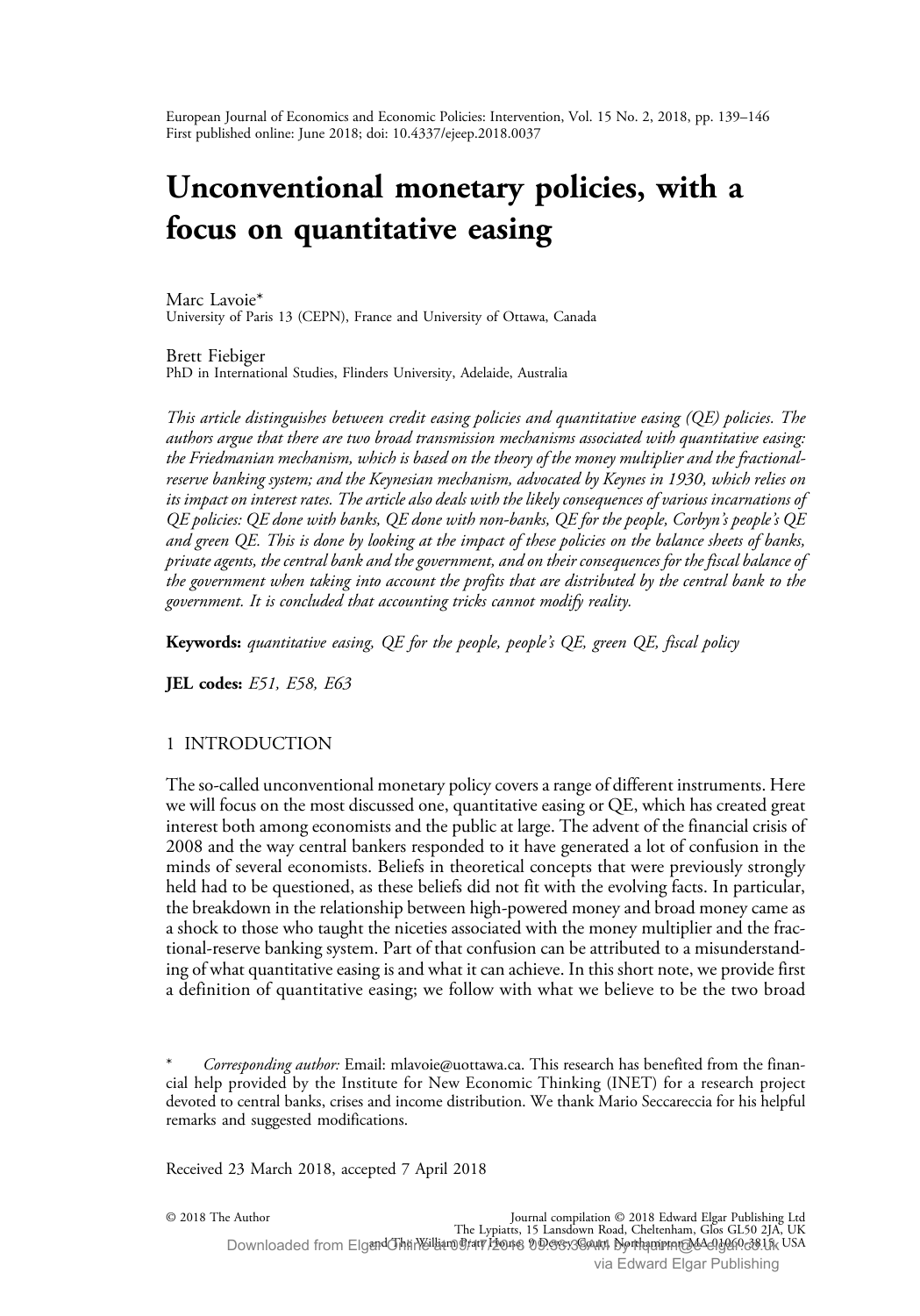transmission mechanisms associated with quantitative easing; and finally we will use balance sheets to explain the impact of various kinds of quantitative easing.

#### 2 DEFINITION AND TRANSMISSION MECHANISMS

As a start, one should define quantitative easing. It is a monetary policy, the main purpose of which is to increase the balance sheet of the central bank and the size of the reserves held by commercial banks on the liability side of the central bank. There is some similarity to a policy of credit easing. The latter may or may not lead to an increase in the balance sheet of the central bank and in the amount of reserves, but if there is an increase it is a consequence of the policy being pursued and not its main goal. This is why the US Federal Reserve (the Fed) has always been reluctant to use the expression 'quantitative easing', as it has seen itself as trying to ease liquidity conditions in financial markets by modifying the composition of the asset side of its balance sheet. A pure credit easing policy would be one where there is no impact on the size of reserves, for instance when the central bank undertakes a swap, purchasing risky private assets and providing the financial markets with safe (public) assets.

Broadly speaking, one can say that there are two mechanisms at play with quantitative easing. The first one is what we shall call the Keynesian view; the second is the Friedmanian or monetarist view. The Keynesian view goes back to Keynes's [Treatise on Money](#page-7-0) (1930), where Keynes was advocating quantitative easing as a possible solution to get the economy out of a slump.<sup>1</sup> Keynes argued that large non-sterilized open-market operations could bring down the long rate of interest and would bring the short rate of interest (the overnight rate) down to zero. Thus from Keynes's standpoint, the transmission mechanism operated through a fall in interest rates as well as through a rise in the price of equities. It is interesting to note that, despite the fact that Keynes had a favourable view of what has now become the standard money multiplier, he did not envisage a direct transmission mechanism running from the creation of excess reserves to a larger supply of money and credit.

This direct mechanism is what we call the Friedmanian view. In its stronger incarnation, closest to monetarism, it assumes that the increase in bank reserves will automatically lead to an increase in broad money and thus in nominal spending; at a minimum, the increase in reserves will generate an increase in inflation expectations, as if everyone knew and believed in the monetarist model. The naïve supporter of the Friedmanian view sits balanced on a knife-edge: if quantitative easing works in the way described, then the huge increase in high-powered money should lead to high inflation rates or even hyper-inflation. In its weaker formulation, often associated with the New Keynesian bank lending channel, the argument is that the increase in bank reserves provides the banks with the loanable funds that will allow them to increase credit and hence economic activity. The strong Friedmanian view has been considerably hurt by the findings related to weak growth of monetary aggregates following large expansions in reserves from quantitative easing programs, first in Japan during 2001–2006, then in the USA and the UK during the Great Recession, and then later in the eurozone. This view is nonetheless regularly resurrected, most recently in 2013 in Japan, despite quantitative easing having proven to be so powerless there in the past. It is said that when conditions return to normal, usually meaning when the economy will get away from the zero lower bound, the huge amount of excess reserves will get activated and impact on aggregate spending as well as driving up the inflation rate. The weak Friedmanian (and New Keynesian) view rationalizes the lack of explanatory power of the moneymultiplier mechanism by blaming banks for hoarding excess reserves and declining to make

1. As recalled by [Kregel \(2014\)](#page-7-0) and [Lavoie \(2016\).](#page-7-0)

© 2018 The Author Journal compilation © 2018 Edward Elgar Publishing Ltd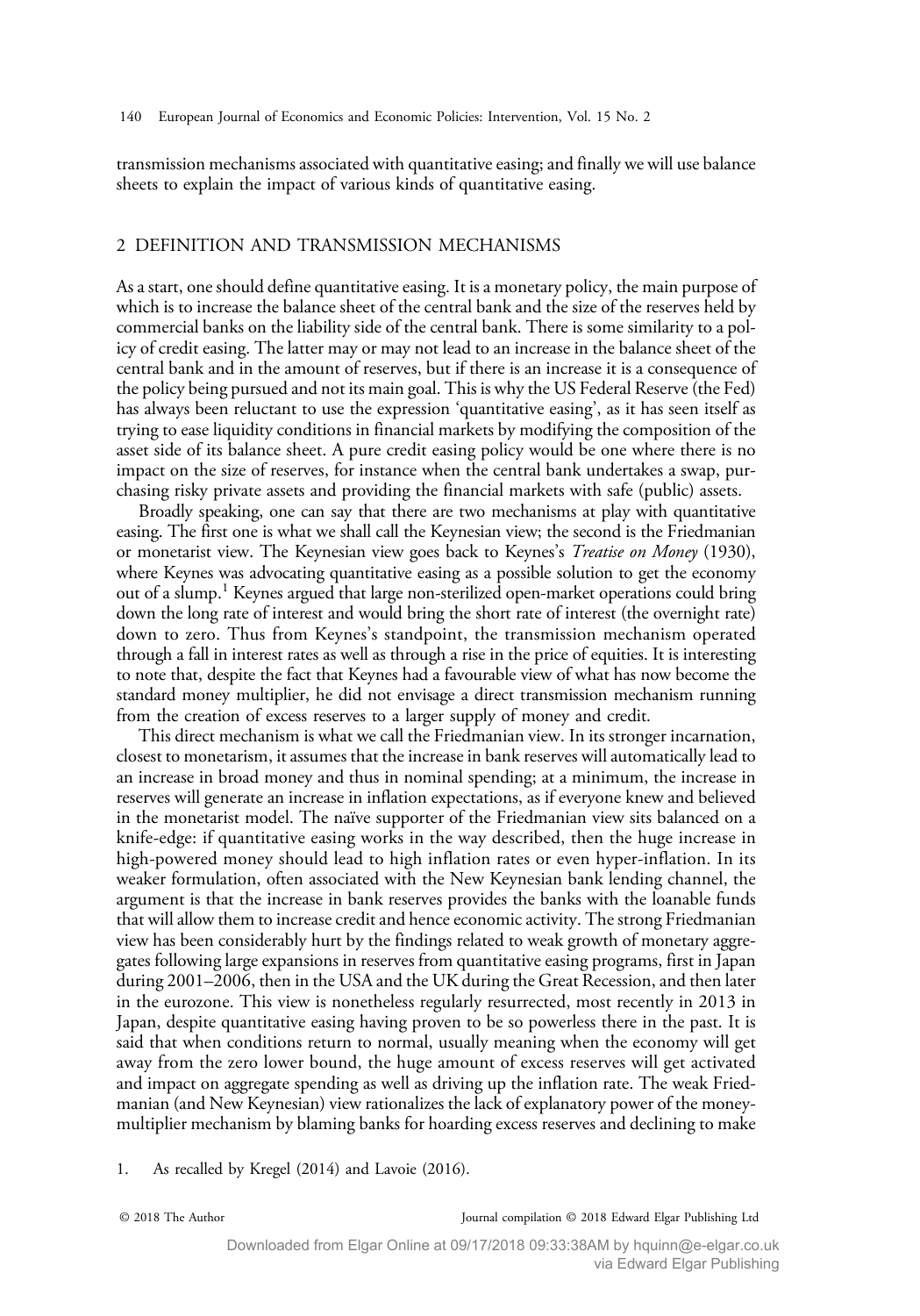loans, usually because of increased risk associated with finding less creditworthy borrowers in a recessionary environment.

Needless to say, we reject both views of this Friedmanian transmission mechanism. Quantitative easing is just monetarism in reverse gear: it was believed that restrictions on the supply of high-powered money would restrain aggregate demand and price inflation; with quantitative easing, it is believed that an expansion of high-powered money will induce an increase in aggregate demand and price inflation. In this sense, there is nothing unconventional about quantitative easing. But all this monetarist storyline ignores the fact that banks do not need reserves to make loans; nor do they need deposits for that matter.<sup>2</sup> Supplying more reserves will not induce banks to make more loans: they have already made all the loans they were willing to make to their creditworthy borrowers at the going rates of interest. Banks can only lend reserves to other banks or participants to the clearing system; they do not lend reserves to firms or households. As claimed by [Martin et al. \(2016](#page-7-0): 197), 'the quantity of reserves held in the banking system in the absence of binding reserve requirements or significant currency withdrawals is determined in the United States solely by the Federal Reserve. Aggregate bank reserves are independent of and provide no measure of the availability of bank credit or banks' willingness to lend'. Similarly, for [Charles](#page-7-0) [Bean \(2009:](#page-7-0) 4), the former deputy-governor at the Bank of England, 'the quantity of central bank reserves held by the commercial banks is useless as an indicator of the effectiveness of Quantitative Easing'. Banks, taken as a group, can do nothing to reduce the size of bank reserves, unless they had previously taken advances from the central bank.

As to the Keynesian transmission mechanism, its limits are well known. When the economy is in a slump, whether the fall in interest rates and the rise in the prices of financial assets will have a significant impact on production or investment decisions, or on the collateral constraints faced by either lenders or borrowers, remains to be seen. As the saying goes, 'you can bring a horse to water, but you can't make it drink'. Keynes for one, by 1936, had lost faith in the power of his monetary transmission mechanism, and had moved his preference towards fiscal policy.<sup>3</sup>

### 3 A MULTIPLICITY OF QUANTITATIVE EASING

Monetary theory has always attracted the interest and the imagination of non-specialists, but with the financial crisis and the size of the interventions pursued by central banks, this interest has reached a peak. There is much talk about 100 per cent money, positive money, QE for the people, green QE and other similar proposals, not forgetting proposals that are specific to the eurozone or the European Union and that purport to increase government expenditures without increasing sovereign debt, by circumventing the Maastricht Treaty and its offspring.

What is the effect of quantitative easing on balance sheets? When QE is done with banks, for instance, in exchange for asset-based securities, it is a simple matter, as shown in [Table 1](#page-3-0) (overleaf), under the assumption that the central bank purchases asset-based securities (ABSs). Obviously, there is no effect on the broad money supply, unless one believes

<sup>2.</sup> As the incredible expansion of the Icelandic banks in the 2000s demonstrated, at least for a while.

<sup>3.</sup> This is also the preference of most post-Keynesians, but not all of them. [Basil Moore \(1988:](#page-7-0) 367), who unfortunately passed away in March 2018, wrote that '[m]onetary rather than fiscal policy is the appropriate instrument for demand management'.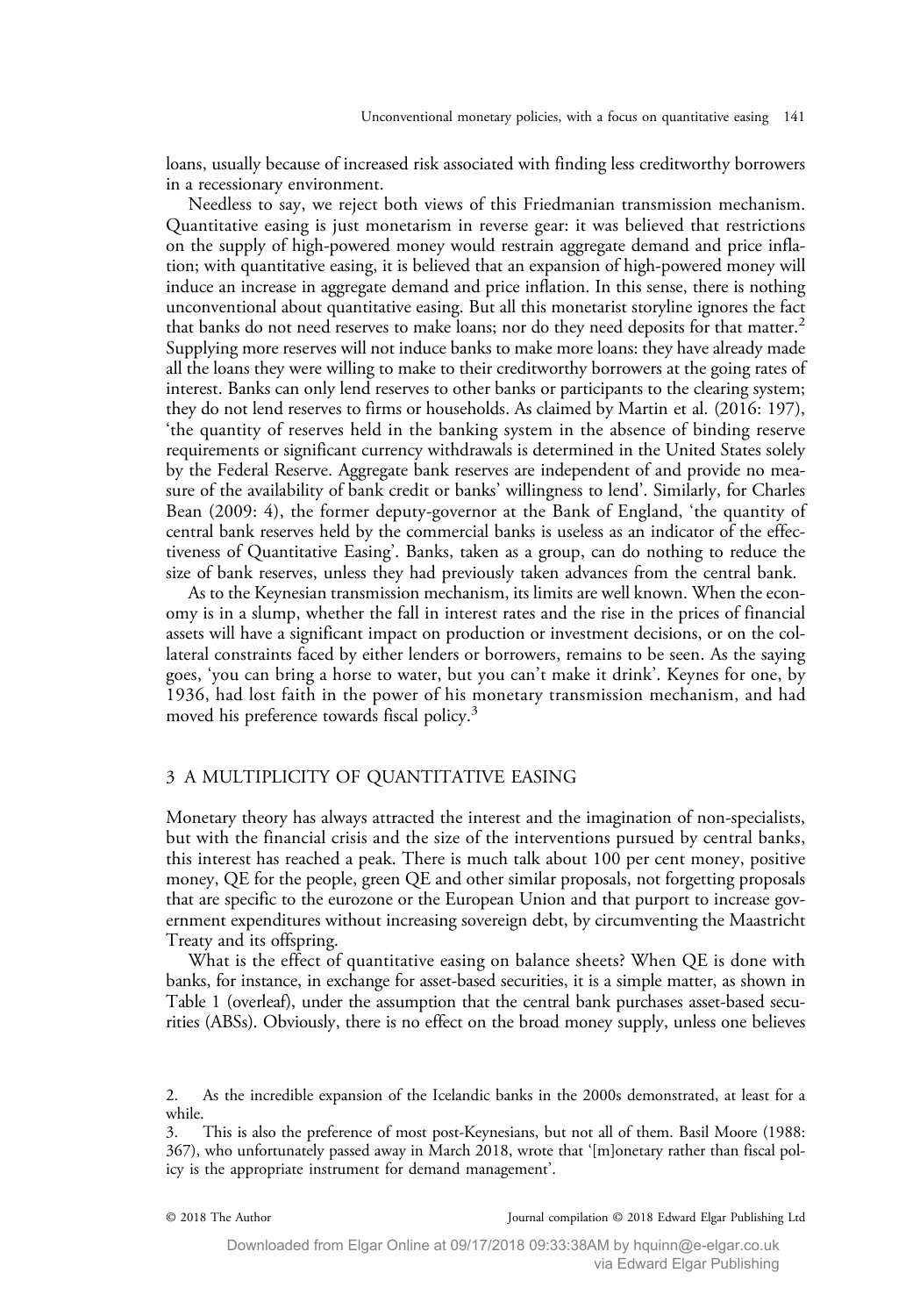| Commercial banks                     |             | Central bank       |                 |  |
|--------------------------------------|-------------|--------------------|-----------------|--|
| Assets                               | Liabilities | Assets             | Liabilities     |  |
| $\text{ABS}$ -100<br>$Reserves +100$ |             | $\text{ABS} + 100$ | Reserves $+100$ |  |

<span id="page-3-0"></span>Table 1 Quantitative easing done with banks

|                           | Commercial banks                                                                                  |                             | Sellers of the assets |        | Central bank                                 |
|---------------------------|---------------------------------------------------------------------------------------------------|-----------------------------|-----------------------|--------|----------------------------------------------|
| Assets                    | Liabilities                                                                                       | Assets                      | Liabilities           | Assets | Liabilities                                  |
|                           | Reserves +100 Deposits of ABS -100 Net worth 0 ABS +100 Reserves +100<br>sellers +100 Deposits at | $banks + 100$               |                       |        |                                              |
| Loans $-90$ sellers $+10$ | Reserves $+100$ Deposits of ABS $-100$                                                            | Deposits at<br>$banks + 10$ | banks –90             |        | Loans from $\text{ABS }+100$ Reserves $+100$ |

Table 2 Quantitative easing done with non-banks

that because banks hold extra deposits at the central bank it will induce them to find more creditworthy borrowers.

What if quantitative easing is done with non-banks? For some of the advocates of this alternative variant of QE, this was a way to get around the apparent refusal of banks to get the money-multiplier mechanism going. The central bank purchases securities directly from non-banks or even non-financial institutions. The mechanism is shown in Table 2. In this case, the obvious initial effect, shown in the first line of the table, is to increase the amount of reserves of banks and the amount of bank deposits held by non-bank economic agents by an equal amount. The hope was that the sellers of the assets would now feel more liquid and would immediately spend their newly acquired deposits so as to get the economy on track again.

A puzzle soon arose however, which threw another spanner into the money-multiplier theory and the theory of fractional-reserve banking. The puzzle appeared essentially in the case of the Bank of England. It turned out that the increase in money deposits was much smaller than the increase in bank reserves. While advocates of the Friedmanian view of quantitative easing would have expected a rise in money deposits being several times larger than the rise in bank reserves, it turned out that the rise in money deposits was several times smaller than the rise in bank reserves. In addition, in contrast to the bank lending channel, there was a decrease rather than an increase in bank loans. The explanation is simple and is illustrated in the second line of Table 2. With their extra 100 units of deposits, the sellers of ABSs may decide to reduce their debt by 90 units. Instead of using their newly acquired money balances to purchase goods, economic agents might use them to reduce their outstanding liabilities, thus deleveraging. This is what [Richard Koo \(2013\)](#page-7-0) has associated with a balance-sheet recession and debt minimization by the private sector. In that case, quantitative easing is a non-event. It is not that banks are refusing to lend; rather, the problem is that there are no willing borrowers, with debtors seeking to deleverage.

A variant of this QE with non-bank agents has been made by a number of organiza-tions and even by some scholars [\(Bützer 2017](#page-7-0)). This is *QE for the people*, also sometimes called *helicopter money*. The difference with the previous version is that there is no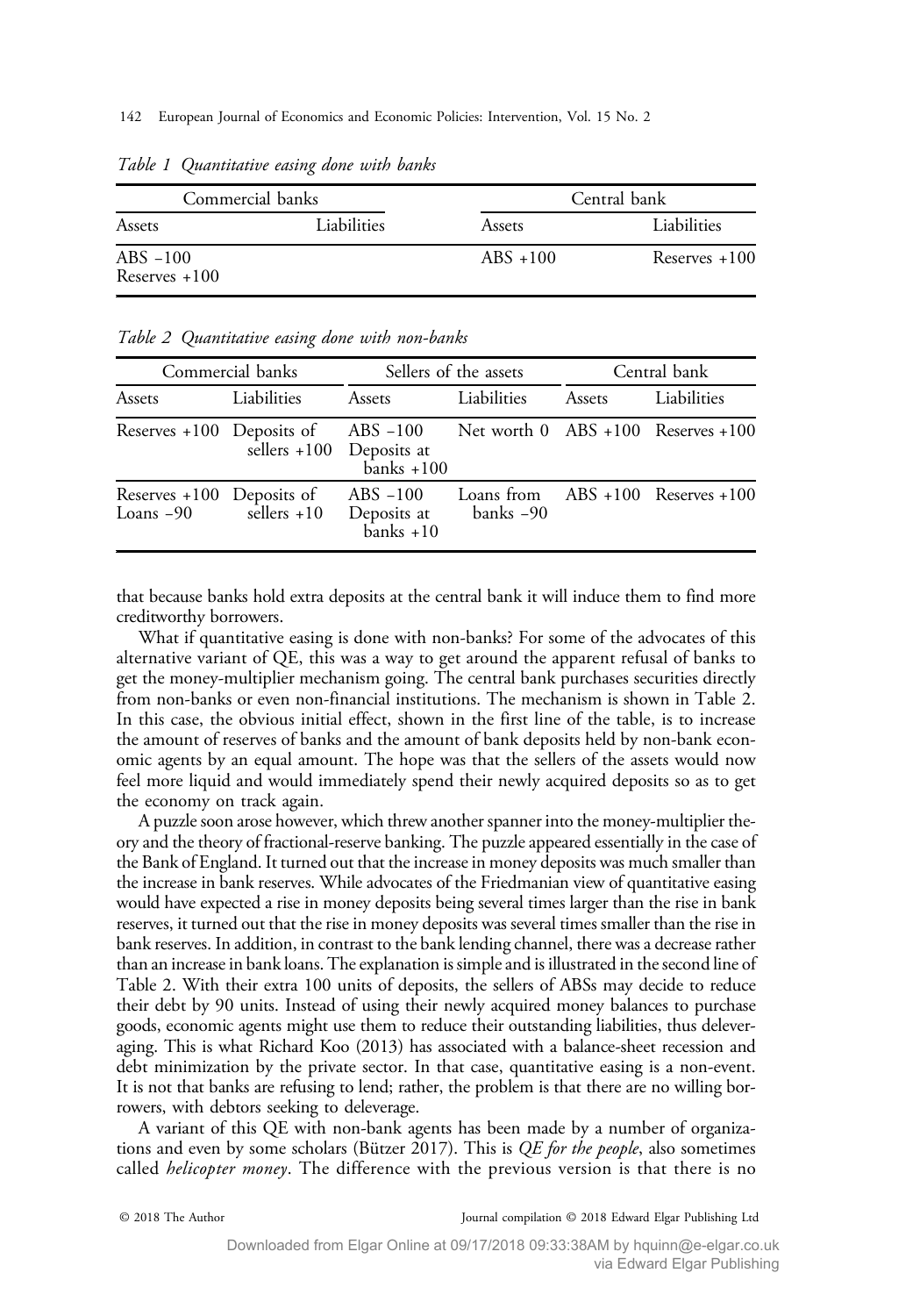exchange of financial assets between the central bank and the non-bank agents. What is being advocated is an outright creation of broad money, with the central bank making a transfer to all individuals, either in the form of cash or bank deposit. Once again, the main idea is that by dealing directly with non-bank agents, the monetary authorities can circumvent the banking system, which is assumed to be reluctant to create credit and money deposits. There is a second argument, however, tied to income distribution, which is that QE for the people would benefit all individuals, and not just those who happen to hold financial assets. Finally, there is a third justification for favouring this approach: whereas in the case of standard QE there is no creation of net wealth for the private sector, with QE for the people there is an addition to the net wealth of individuals.

The first line of Table 3 describes QE for the people. As the central bank sends funds to the bank accounts of individuals, there is no acquisition of a financial asset by the central bank. The consequence is that the net worth of the central bank goes down, while that of the private sector goes up. It is estimated that even if less than half of the bank transfer is being spent,  $\epsilon$ 700 per person may be enough to generate a 1 per cent increase in GDP. However, once again, as shown in the second row of Table 3, if households decide to deleverage, the positive effects are likely to be much smaller. Still, the net worth of households has gone up, so that, the argument goes, if QE for the people is pursued with enough determination, it will eventually convince people to spend more. On the other hand, one may wonder about the decreasing net worth of the central bank, which may become negative. Some, such as [Otto Steiger \(2004\)](#page-7-0), have held that if the central bank were to make losses on its assets, with its net worth becoming negative, it would need to be refinanced by injections from the government; the latter would issue securities, the sale proceeds of which would go into the equity of the central bank. The consensus today, however, seems to be that negative equity is irrelevant, the argument being that the central bank (if its liabilities are mostly in domestic currency) cannot become illiquid as it can always issue its own currency;<sup>4</sup> the negative equity would be left as is.

Neo-Chartalist authors have pointed out that QE for the people is not really a monetary operation: it is more akin to a fiscal operation. Indeed, besides determining which institution holds the negative net worth, all the consequences of QE for the people are identical to those of a government deficit generated by a transfer of funds from the government to the population, with the government issuing securities that eventually end up on the balance sheet of the central bank (through purchases on the primary or secondary markets, at a positive rate of interest, as shown in line 1 of [Table 4](#page-5-0) (overleaf). In the latter

| Commercial banks                  |                 | Central bank |                                                       | Households                      |                                    |
|-----------------------------------|-----------------|--------------|-------------------------------------------------------|---------------------------------|------------------------------------|
| Assets                            | Liabilities     | Assets       | Liabilities                                           | Assets                          | Liabilities                        |
| Reserves<br>$+100$                | Deposits $+100$ |              | Net worth<br>$-100$                                   | Reserves $+100$ Deposits $+100$ | Net worth<br>$+100$                |
| Reserves<br>$+100$<br>Loans $-90$ | Deposits $+10$  |              | Reserves $+100$ Deposits $+10$<br>Net worth<br>$-100$ |                                 | Net worth<br>$+100$<br>Loans $-90$ |

Table 3 Quantitative easing for the people

4. The argument is similar to that encountered in 2011 when the Swiss National Bank decided to stop the Swiss franc from appreciating versus the euro. The Swiss central bank could sell Swiss francs in unlimited amounts.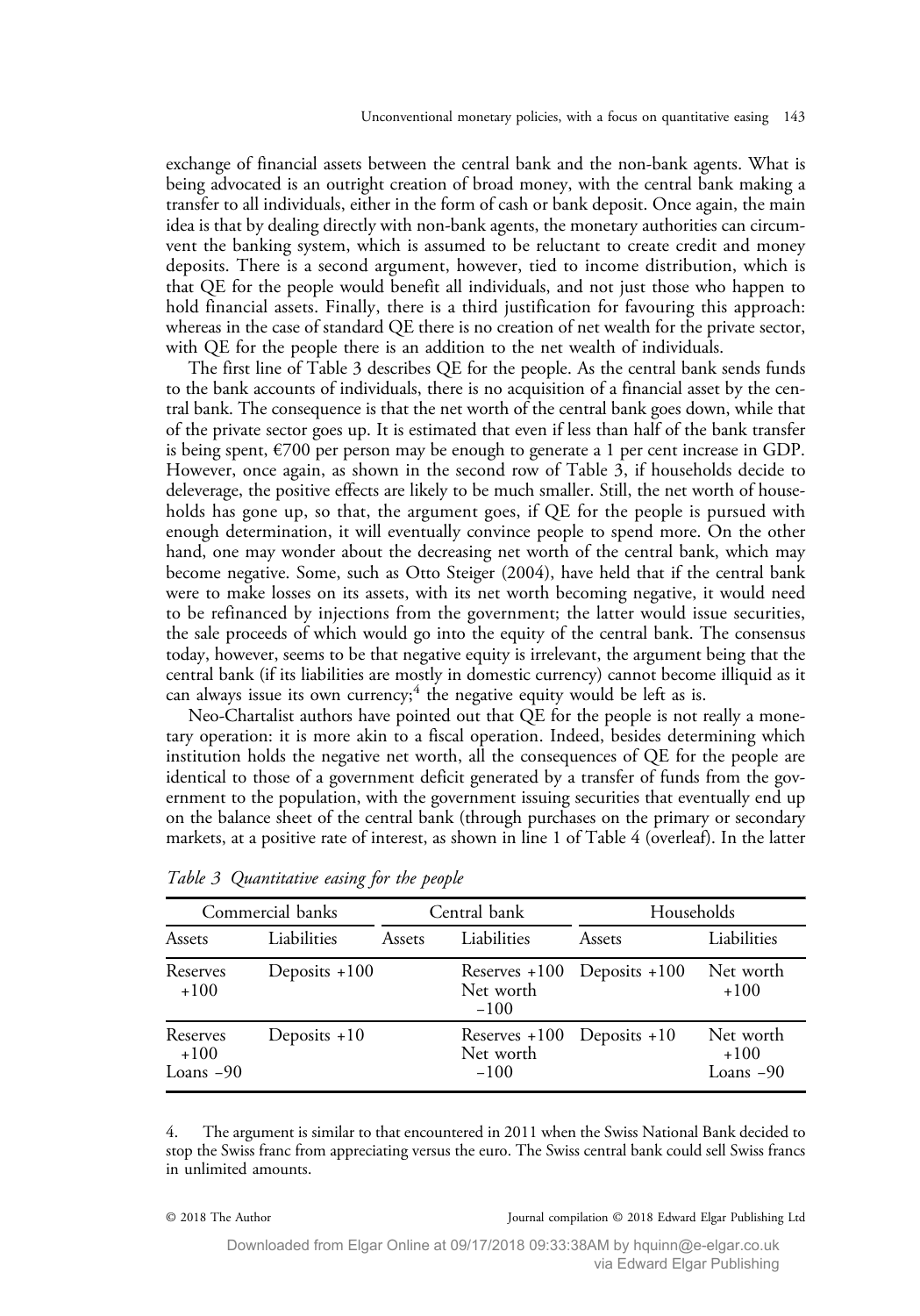<span id="page-5-0"></span>

| and the strain of the cities of the content of the strain of | Government           | Liabilities | Govt deposits Bonds and bills<br>$+100$ | Net worth -100<br>Bonds and bills<br>$+100$                                    |
|--------------------------------------------------------------|----------------------|-------------|-----------------------------------------|--------------------------------------------------------------------------------|
|                                                              |                      | Assets      | $+100$                                  |                                                                                |
|                                                              | Households           | Liabilities |                                         | Net worth<br>$+100$                                                            |
|                                                              |                      | Assets      |                                         |                                                                                |
|                                                              | Central Bank         | Liabilities | $+100$                                  |                                                                                |
|                                                              |                      | Assets      | Bonds and bills Govt deposits<br>$+100$ |                                                                                |
|                                                              | anks<br>Commercial L | iabilities  |                                         | Household deposits Bonds and bills Reserves +100 Deposits $\cdot$<br>+100 +100 |
|                                                              |                      | ssets       |                                         | <b>Leserves</b>                                                                |

Table 4 Fiscal transfers through a government deficit Table 4 Fiscal transfers through a government deficit

© 2018 The Author Journal compilation © 2018 Edward Elgar Publishing Ltd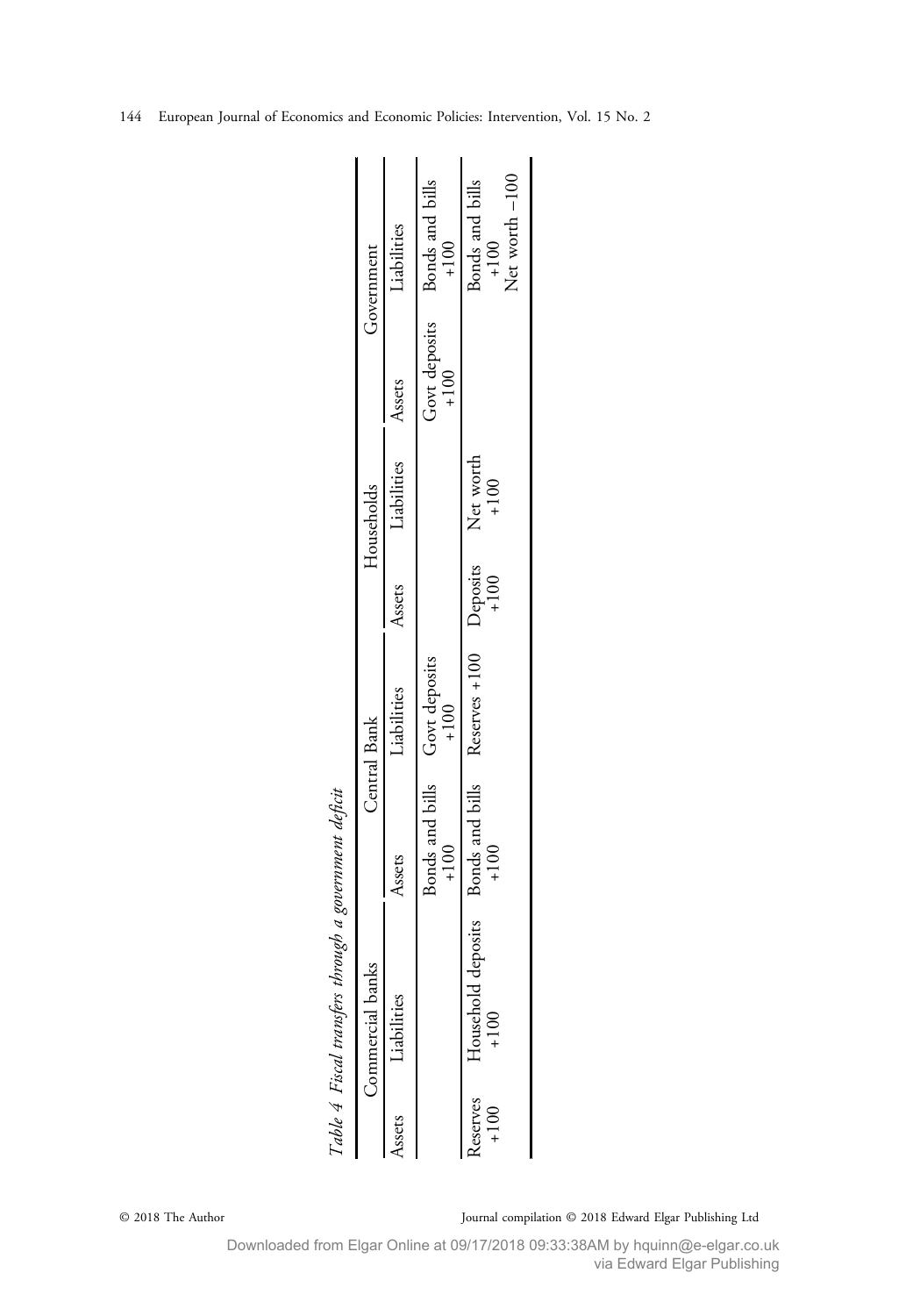case, it is the government that adds to its negative net worth. It does not matter whether the central bank creates bank deposits on its own or whether the government issues securities to finance the transfer of funds so that households acquire the same bank deposits (as in line 2 of [Table 4\)](#page-5-0).

The consequences on the government fiscal balance are (fairly) identical. With the government deficit, the government has to make additional interest payments on its new debt; with QE for the people, the central bank will be making losses on its current account, because the interest payments that it would make on the reserves held by banks will not be compensated by a revenue on the asset side. As a consequence, the profits that the central bank normally distributes to its government will be reduced by an amount which is equivalent to the interest payments that the government would need to pay if such a fiscal policy based on transfer payments is chosen as an alternative to QE for the people. Indeed the consequences for the fiscal balance of the government in these two cases will be totally identical if the interest rate on reserves is exactly equal to the interest rate on government debt. This is something which is often misunderstood. And the consequences, once more, will be identical if the government can get a loan from the central bank at a zero interest rate or if it sells its securities directly to the central bank (on the primary market) at a zero interest rate.

A similar argument can be made with regard to green  $QE$  and to the people's  $QE$  of Jeremy Corbyn (the leader of the UK Labour Party). With respect to green QE, ecologists argue that the central bank should provide free funds to green projects, or, perhaps, that the central bank should finance green bonds from firms engaged in ecological projects at a zero rate of interest. The scheme of Corbyn's people's QE is nearly identical, except that the free funds for public investment, financed by the money created by the central bank, would transit through some national investment bank. But, again, this kind of financing will reduce the profits to be distributed to the government because the central bank needs to pay interest on its liabilities. The exact same result could have been achieved if the government had provided finance at a zero interest rate to green projects or if it had itself engaged in public infrastructure projects and had financed these expenditures by issuing its own securities at market rates. Why make it complicated when it is simple? There is, however, one crucial difference between, on the one hand, QE with the banks, QE with the non-banks, QE for the people and a fiscal transfer through a government deficit, and on the other hand, green QE and Corbyn's people's QE: in the latter case, the money being created is actually being spent, whereas in the former case it may or may not be spent.

## 4 CONCLUSION

The mitigated success of standard quantitative easing programs on economic activity has sometimes been attributed to the reluctance of the banking system to create credit. Such reluctance is itself often explained by the belief that the balance sheets of banks are impaired by non-performing loans, with banks thus refusing to proceed to additional leverage. Thus, in a sense, this is a symptom of Koo's balance-sheet depression, but carried out from the side of banks. Another way to put it is to say that banks are suffering from a lack of equity. In normal times, banks can always issue more equity or keep more of their retained earnings. But in a deep slump, banks make no profits and the cost of equity finance may be prohibitively high. What is needed, then, is for the government or the central bank to buy bank equity. Quantitative easing alone will not do. QE could even impair equity if low interest rates undercut the profitability of banks by reducing net interest margins [\(Seccareccia 2017](#page-7-0)).

© 2018 The Author Journal compilation © 2018 Edward Elgar Publishing Ltd